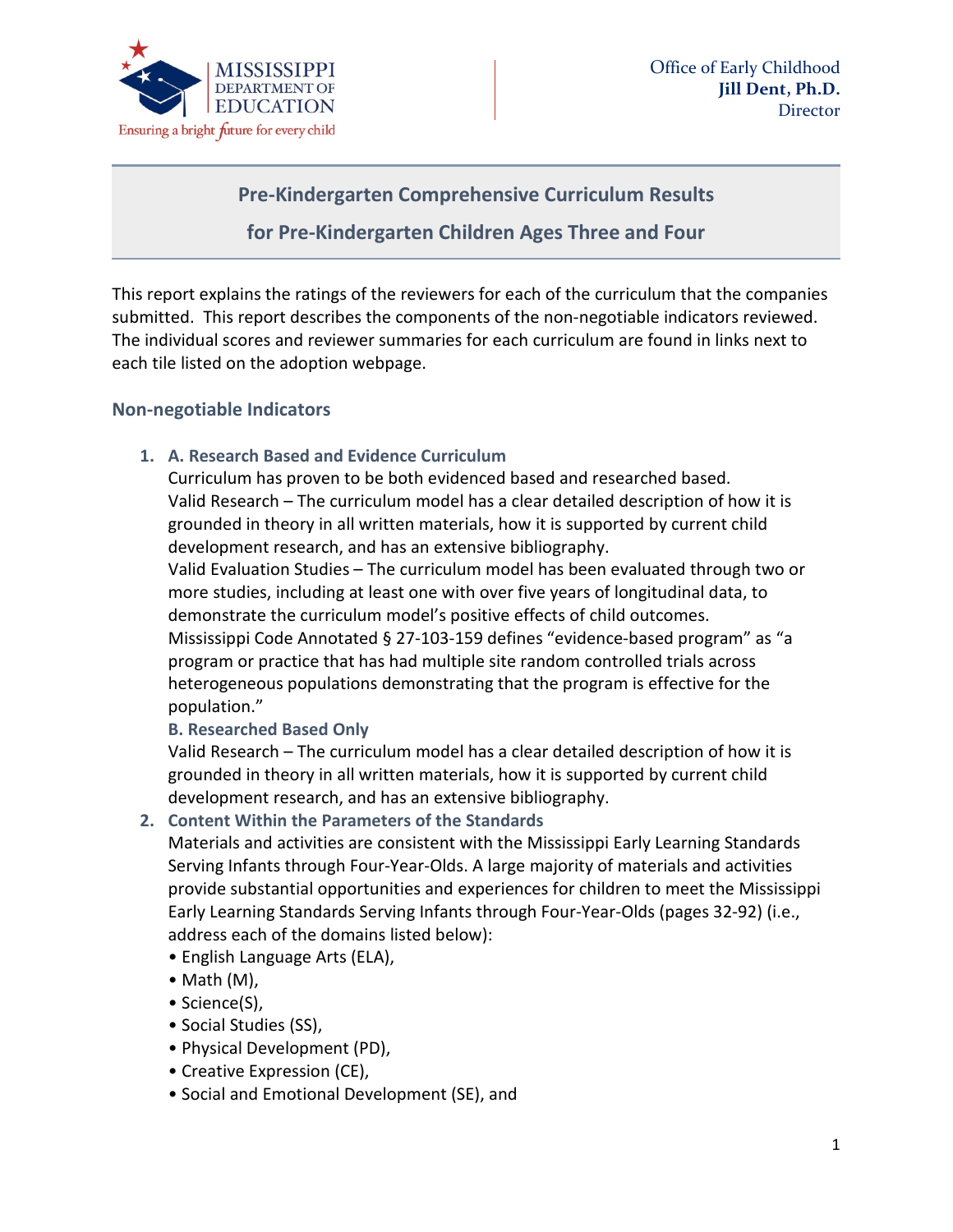

• Approaches to Learning (ATL).

# **3. Appropriateness of Curriculum Materials and Activities**

The curriculum contains thematic units of activities and ideas designed to provide children the opportunities and experiences needed to master the performance standards in the *Mississippi Early Learning Standards for Classrooms Serving Three-Year-Old Children* and the *Mississippi Early Learning Standards for Classrooms Serving Four-Year-Old Children*

- Materials and activities are provided through both teacher-directed and childinitiated experiences (e.g., children given substantial opportunities to choose interest areas/learning centers and activities within each).
- Materials and activities allow substantial opportunities for frequent practice of skills using interactive and hands-on approaches (i.e. does not typically support practice with worksheets, etc.) Examples of interactive and hands-on approaches include but are not limited to puzzles, dramatic play, investigations, etc.
- Materials and activities are included that are culturally sensitive.
- Materials and activities are incorporated throughout a variety of settings, including whole group time, centers/activity or interest areas, small group and individualized attention. However, instructional delivery shall be organized primarily using a variety of learning centers.
- Materials and activities are appropriate for the domain and skill (s) they are intended to address.

# **4. Complexity of Curriculum Materials and Activities**

- Materials and activities present a logical and coherent progression of complexity over time (i.e., read-aloud text complexity increases over time; math concepts and vocabulary build upon each other in a meaningful way).
- Adequate explanatory materials for teachers are provided (e.g., explicit instructions on how to use materials or conduct lessons).

# **5. Quality of Curriculum Materials and Activities**

The curriculum is emphasized through a thematic unit with materials and activities that integrate multiple domains so that learning happens in meaningful context; promote children's acquisition and use of the domain's language and vocabulary; engage children in active learning cognitively, physically, socially, and artistically; and support the following:

Example Theme: Seasons

• English Language Arts (ELA),

Examples: theme related read alouds, interactive questions, phonological awareness, alphabet knowledge, concept words cards, drawing, writing

• Math (M),

Examples: theme related counting such as placing fall stickers on a strip and counting them, geometry, measurement, math vocabulary, persistence in problem solving